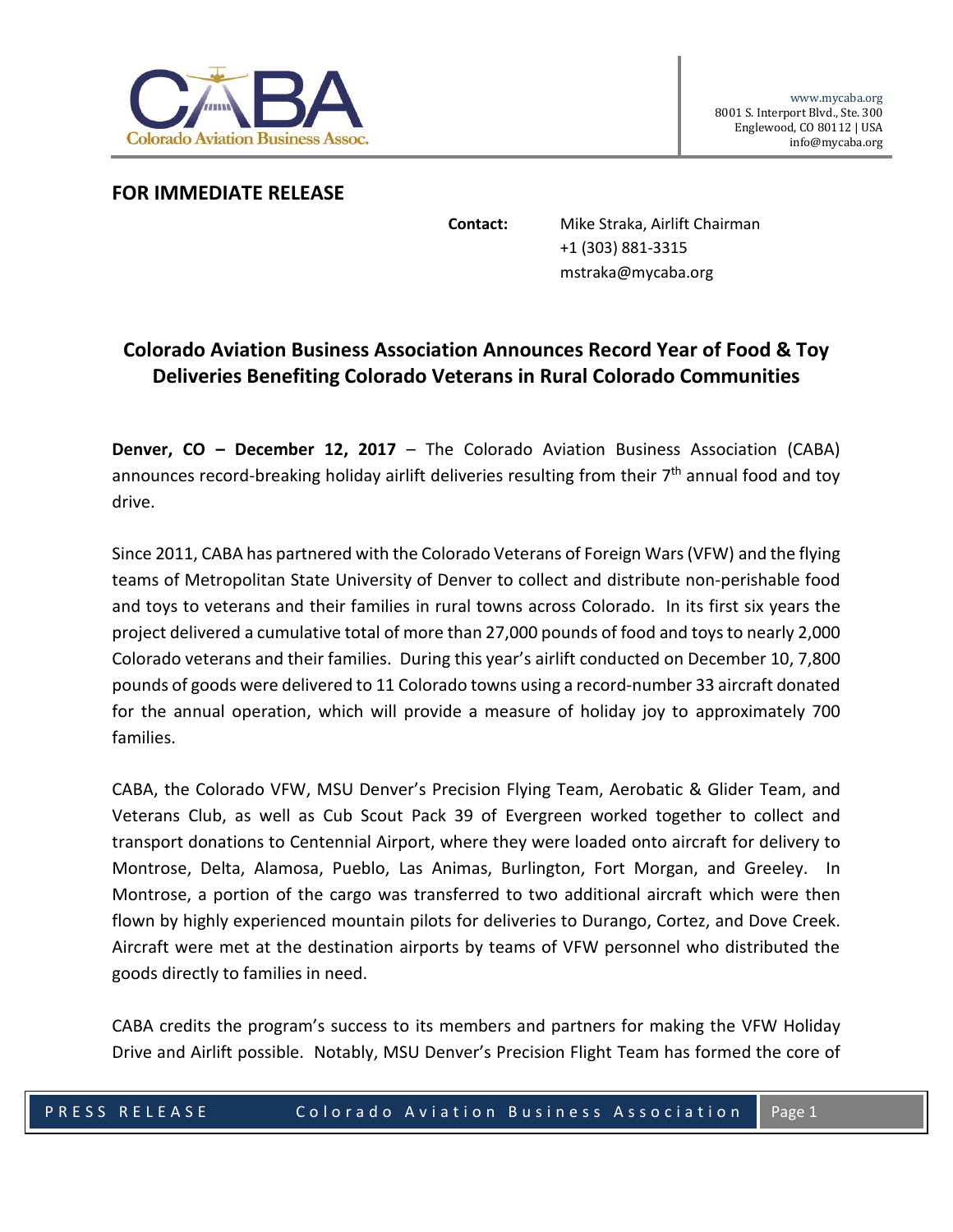

the airlift pilots since the project's inception. And this year MSU Denver's brand-new Aerobatic & Glider Team also flew, along with ten additional business and private aircraft, including a Pilatus PC-12 donated by AeroColorado of Englewood and a Cessna C-340 donated by Freedom Air Avionics of Broomfield. Pilots and aircraft gathered early Sunday morning for the cargo loadout, a final pre-flight briefing and weather check, then departed out of Signature Flight Support at Centennial Airport, who donated their hangar and ramp space to accommodate the operation.

"This was by far our most successful airlift yet," said Kandi Spangler, chairwoman of CABA. "We had a record-breaking 33 aircraft delivering thousands of pounds of food and toys to about 700 families in 11 rural towns around Colorado. I am extremely proud of the effort put forth by CABA members and volunteers, the VFW, the MSU Denver Flight Teams, and the many other volunteers who came together to make this event possible."

VFW State Commander Ed Aitken said, "The VFW Colorado Department has collaborated with CABA on this important project since its beginning, and this year the airlift outdid itself with more than 30 aircraft flying to 9 rural Colorado towns to assist our brothers and sisters who are experiencing difficult times. We want them to know we always have them in our minds and hearts, but we are especially happy to be able to help out with food and toys during the holiday season."

## *Note to Editors:*

*The mission of the Colorado Aviation Business Association is to promote the value of business and general aviation across the State of Colorado.* 

Founded in 1994, the Colorado Aviation Business Association consists of over 300 businesses and individual members who live and work within the State of Colorado. CABA acts to collectively address and respond to issues impacting Colorado Airports including safety and operational effectiveness; to educate the general public about all aviation activities in the state; to preserve the state's airport related businesses as valuable economic assets to the community at large; and to provide for the training of future aviation professionals through the CABA Foundation's scholarship fund. CABA is a  $501(c)(6)$  non-profit corporation, and the CABA Foundation is a 501(c)(3) non-profit, tax-exempt corporation. FMI visit: [www.mycaba.org.](http://www.mycaba.org/)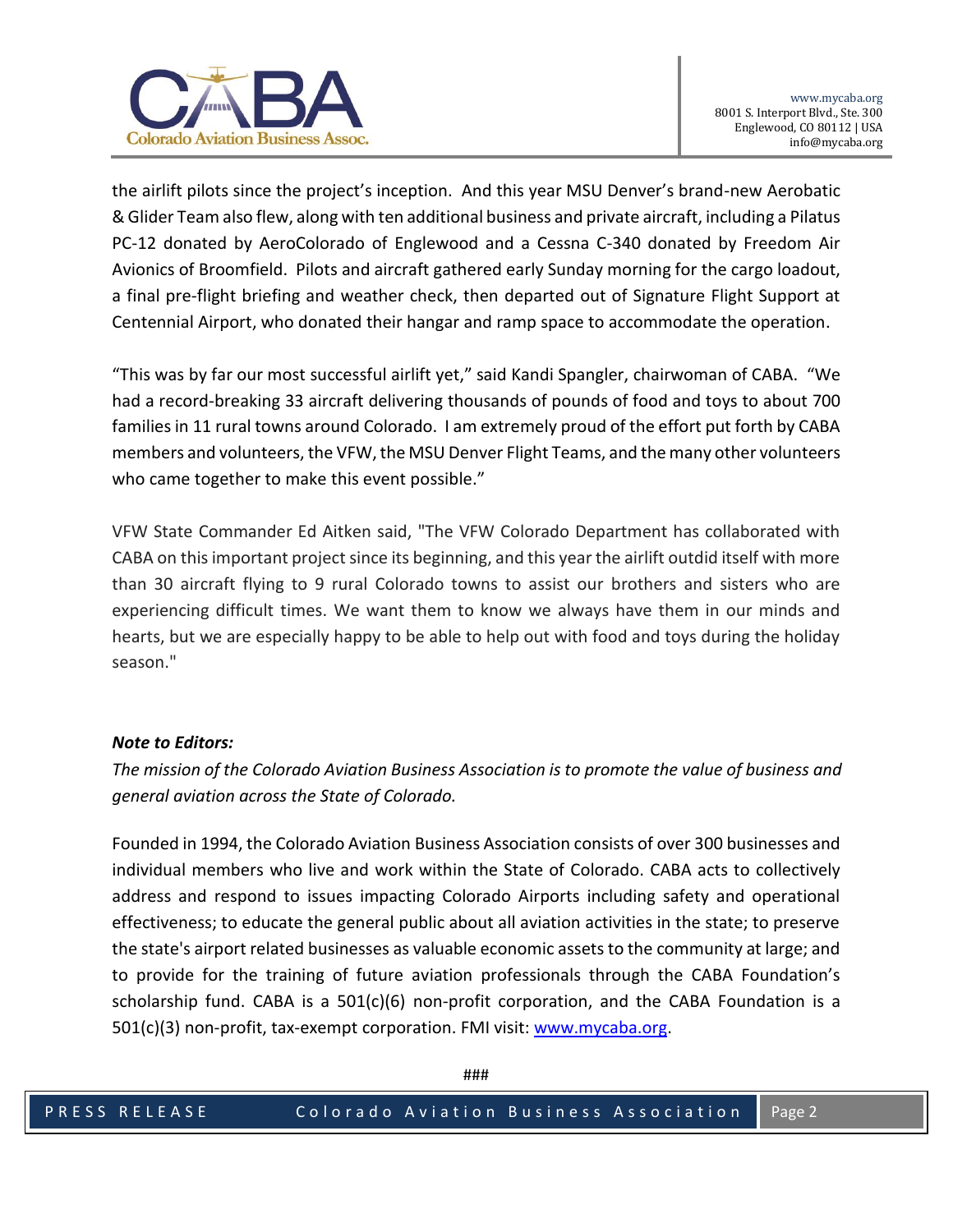



Aircraft gathered on the ramp at Signature Flight Support prior to the 2017 CABA-VFW Holiday Airlift. (Photo by Chris Swathwood)